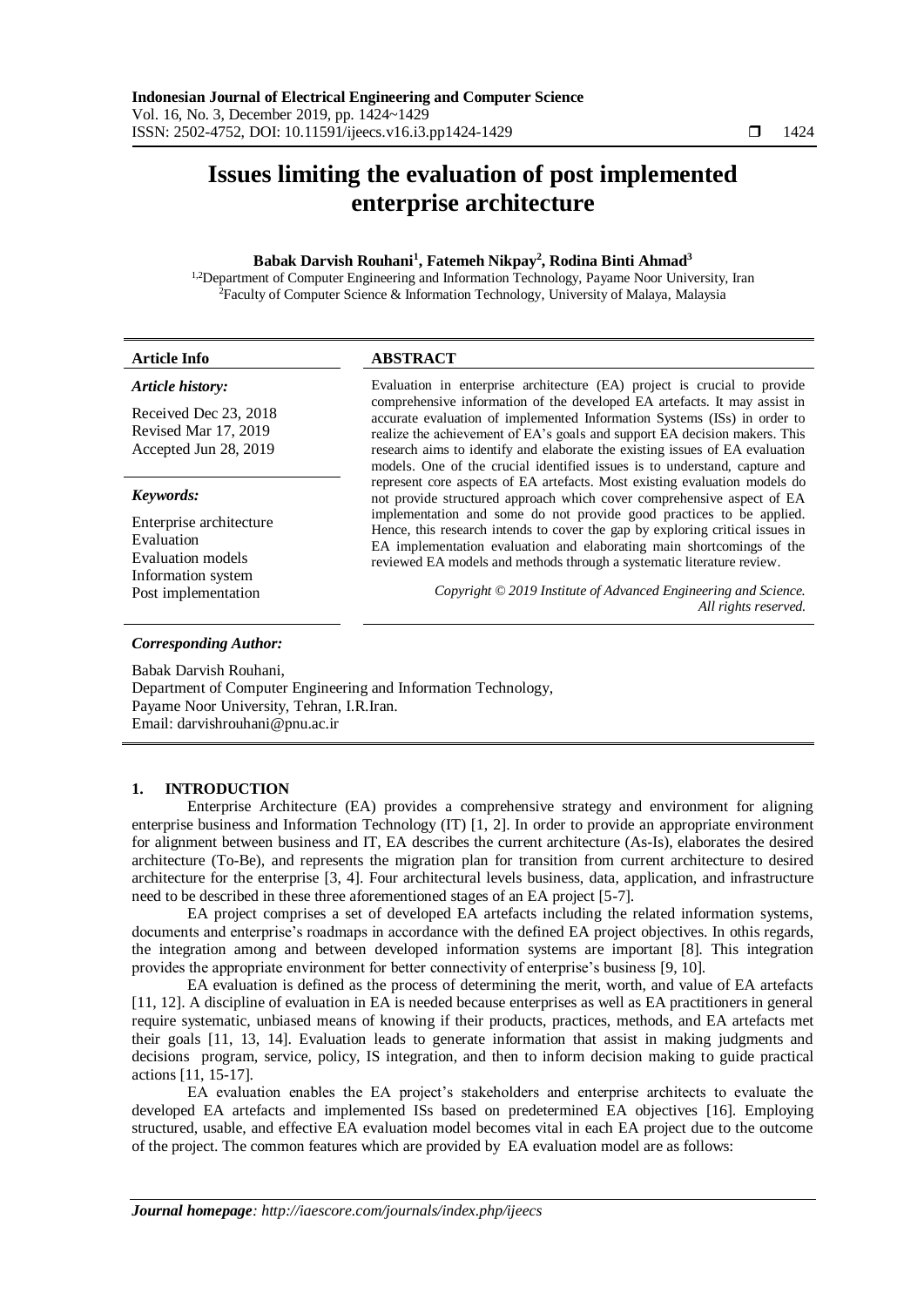- 1. Investigating the integration of developed ISs
- 2. Investigating the IT and business alignment in developed EA artefacts
- 3. Assessing achievement of predetermined EA objectives
- 4. Assessing the performance of developed EA artefacts in response of EA objectives
- 5. Assessing the effectiveness of developed EA artefacts with future changes
- 6. Assessing the functionality of developed EA artefacts

Aforementioned features of EA evaluation models and considering the importance of understanding the situation of implemented EA and achievement of EA objectives for project's investors or stakeholders provide strong basis for the urgent need for effective EA evaluation model. The aim of this research is to further enhancing the development of effective EA evaluation model by initially identifying crucial issues or problems of existing EA evaluation models [18, 19].

There are some researches in the area of EA evaluation, however they did not consider postimplemented issues, and provide list of shortcomings. The goal of this research is to investigate the main shortcomings of the post-implemented EA evaluation models and approaches.

The remainder of this paper is divided into the following parts:; the sresearch method of this research in described in Section 2; the current problems of existing EA evaluation models are presented in Section 3; the discussion and conclusion are given in Section 4, and 5 respectively.

#### **2. RESEARCH METHOD**

This study employed the Systematic Literature Review (SLR) based on the provided guidelines that was proposed by Kitchenham and Charters (2007) in order to conduct the review [18] on finding issues of existing EA evaluation models. Hence, the main research question is: What are the main issues or problems in existing EA evaluation models?

In total, 418 papers were identified and retrieved from 6 reliable databases, including: IEEE, ACM, Springer, Science Direct, Taylor and Francis, and Scholars. The Figure 1 and Figure 2 synthesize the result of the SLR.



Figure 1. Number of studies by year of publication



Figure 2. Numbers of selected studies per study type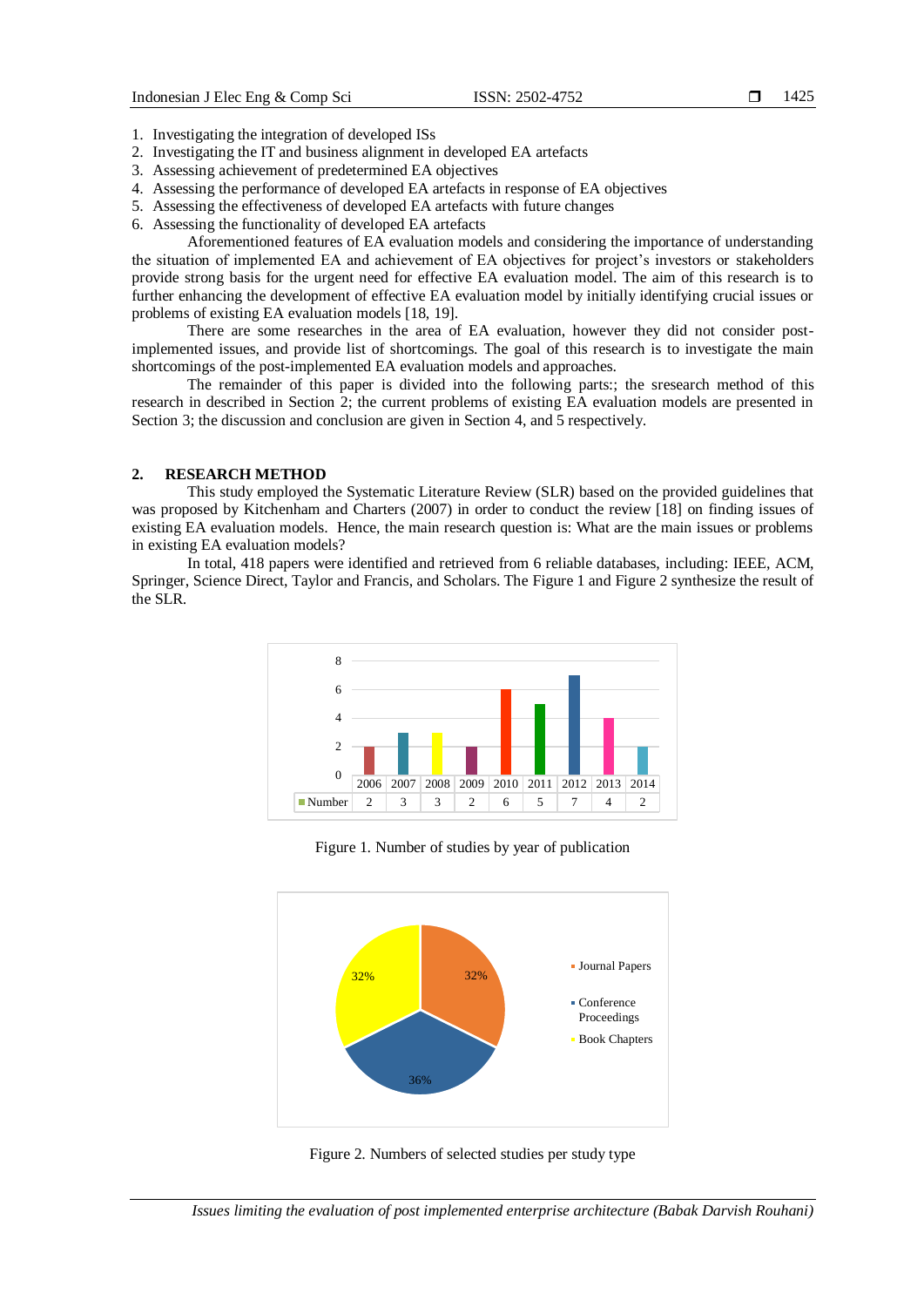# **3. ISSUES EXISTING EA EVALUATION MODELS**

Main issues which are identified and summarized are explained as follows:

## **3.1. Lack of structured EA Evaluation Model**

Most reviewed models are not based on any sound theoretical basis to provide the holistic understanding of EA evaluation and most do not provide structured mechanisms to evaluate the implemented EA. Moreover, most appraised evaluation models assume that the developed EA artefacts situations are well-defined with established business units and identifiable users who have well-defined roles and positions within the enterprise. The models are mainly developed based on the users' experiences from previous projects and there is no theoretical foundation behind them. The EA evaluation models are frequently inapplicable in situations that may not have well-defined alignment between enterprise IT and business [11, 19, 20].

## **3.2. Lack of a guided method for EA evaluation**

Since the process of evaluation or analysis the EA artefacts within an enterprise is critical for the success of EA implementation, the process should be supported by an effective and useful method to facilitate the EA projects evaluation process. Most of the reviewed evaluation models do not provide the step by step guidance of the EA evaluation process. Employing an appropriate method for implementing the EA evaluation process will tremendously contribute to preventing users' interpretation on the evaluation processes and activities [7, 21].

## **3.3. Complexities in EA evaluation models employment**

Most studied models do not provide easy to learn and simple practices for evaluating EA implementation. The typical usage of evaluation models in the EA implementation is to increase human understanding in complex matters such as the effectiveness of implemented EA artefacts and the achievement of defined EA objectives. In the context of EA implementation, stakeholders need to consider comprehensively the implemented artefacts of EA and competitive external environments to ensure a full understanding of enterprise situation. Existing EA evaluation models mostly present too detailed, which are time consuming and expensive practices, or too abstract which are not applicable in EA project. Besides, they introduce the main structures and concepts of evaluation in high perspective and do not provide holistic and appropriate metric for evaluation. Therefore, the evaluation faces many difficulties in terms of using the metrics, learning the practices, and implementing the practices [22-24].

### **3.4. Lack of a comprehensive EA evaluation model that covers all aspects of EA implementation**

Rapid changing enterprise requirements are the norm currently. Hence, there is a need to focus not only on the present requirements but also the requirements of the immediate future. This is not catered for in most of the reviewed models. The scope of requirements should not only focus on the main operational activities of the enterprise but should also cover the managerial activities [11, 25]. A wider scope of analysis that includes all the essential activities of the enterprise such as planning and coordinating, will enhance the enterprise planning capability in identifying an extensive variety of IS applications that can instigate and sustain the enterprise successfully. This has to be reflected in models for EA evaluation particularly in identifying and relating the requirements of the enterprise to its ISs and information requirements. Existing models seem to stress on identifying cost and benefit of developed EA artefacts. Very few models continue to identify further information and data requirements for the EA evaluation which will be very beneficial to bridge the semantic gap from the business requirements to IT capabilities and developed EA artefacts [19, 26, 27].

The conclusion that can be made from the reviewed models is that they are mainly deficient in the ability to provide comprehensive useful functionality and make use of the developed EA artefacts effectively. Moreover, it lacks the ability to relate the business requirements to IT capabilities and specifically provide structured approach to facilitate further future changes analysis. Very few EA evaluation models offer comprehensive approach for evaluating all aspects of EA implementation. Table 1 shows the summary of the analysis made and highlights the analyzed features of each model. Subsequently, this research is directed towards addressing such deficiencies. It intends to develop an approach for EA evaluation approach for covering all aspects of implemented EA artefacts. The approach will be equipped with the mechanism to focus on the assessment of functionality and effectiveness of the EA artefacts.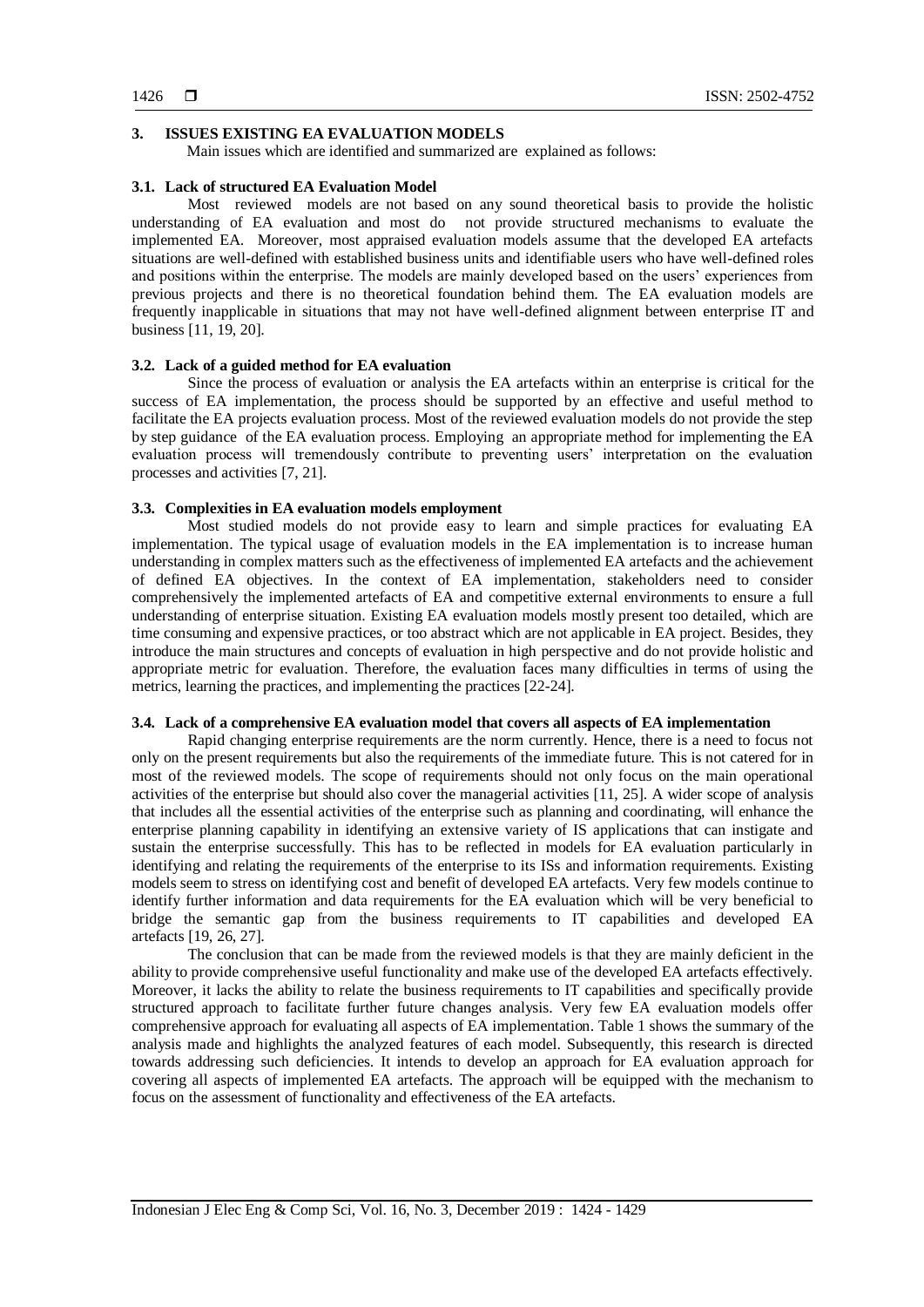| Lable 1. Summally be the issues in the studied Evaluation Models |                |            |                     |                |  |
|------------------------------------------------------------------|----------------|------------|---------------------|----------------|--|
|                                                                  | Not covering   | Lack of    | <b>Difficulties</b> | Lack of method |  |
| Evaluation models                                                | all aspects of | structured | in EA               | for EA         |  |
|                                                                  | EA             | models     | evaluation          | evaluation     |  |
| F., & Tavana, M. (2012) [7]                                      |                |            |                     |                |  |
| Javanbakht, M., et al (2009) [28]                                |                |            |                     |                |  |
| Lange, M., & Mendling, J. (2011) [29]                            |                |            |                     |                |  |
| Ojo, A., at al (2012) [30]                                       |                |            |                     |                |  |
| Iacob, M. E., at al (2012) [31]                                  |                |            |                     |                |  |
| Aier, S., & Schelp, J. (2010) [32]                               |                |            |                     |                |  |
| Van Steenbergen, M., & Brinkkemper, S. (2010) [33]               |                |            |                     |                |  |
| Nakakawa, at al (2009) [34]                                      |                |            |                     |                |  |
| Van Der Raadt, at al (2008) [35]                                 |                |            |                     |                |  |
| Niemi, E., & Ylimäki, T. (2008) [36]                             |                |            |                     |                |  |
| Weiss, S., at al (2013) [8]                                      |                |            |                     |                |  |
| Pruijt, L., at al $[24]$                                         |                |            |                     |                |  |

Table 1. Summary of the Issues in the Studied Evaluation Models

#### **4. DISCUSSION**

There are many existing evaluation methods and approaches in practice. Unfortunately, many models are not based on any theoretical foundations and lack good practices to accompany the proposed methods. These shortcomings lead to insufficient and inaccurate analysis of EA artefacts. Thus, the enterprise will not achieve the intended goal of the EA project. For more effective evaluation approach, comprehensive consideration should be given for requirement analysis in terms of functionality and effectiveness.

Evaluation model should support the EA project lifecycle including the design, management (development), and maintenanceThere is also a lack of consideration regarding consistency between evaluation's aspects in existing evaluation models. Consequently, the evaluation starts with using one approach, followed by other approaches that are not linked together. Besides, there is no specific practice for evaluating the functionality and effectiveness used by existing evaluation models. A usable evaluation model should focus on providing plan for evaluating the effectiveness and functionality of implemented EA artefacts.

Monitoring and governing are the critical parts of EA implementation maintenance, and evaluation approach should provide appropriate plan for supporting these activities for each EA project. By doing so, the evaluation model assists architects and stakeholders to continuously improve the EA implementation and increase the quality of intended EA implementation goals.

Effectiveness in EA refers to the ability of implemented EA on achievement of intended EA goals and provide appropriate integrated environment for developing EA artefacts. EA functionality describes how different components of enterprises, such as organizational units, business processes, people, and ISs, are related to each other and work as a whole towards the achievement of enterprise goals. Effective and usable EA evaluation method should consider effectiveness and functionality and use structured plan for evaluation. By doing this, effective EA evaluation method will enable to provide appropriate plans for governance and integration on developing accurate EA artefacts.

#### **5. CONCLUSION**

This paper has identified crucial issues of existing EA evaluation models. The investigation on EA evaluation literature carried out in this study provides a better insight of the current issues. By exploring the existing evaluation models, it was realized that there is no comprehensive and structured model and method in general for EA evaluation and specifically there is lack of focus towards assessing the functionality and the effectiveness of the EA artifacts.

The findings of the study may provide impetus for further work in this area including the need for more post-implemented EA approaches. In addition, the findings emphasize the relevance of effective and usable evaluation method due to its impacts on an enterprise performance. With effective EA evaluation method will surely provide leverage to the enterprises as well as generate constructive values for them towards achieving their goals. The results of this research would be extremely beneficial for academics, practitioners, and enterprise's decision makers in implementing and evaluating EA projects.

#### **REFERENCES**

- [1] S. Aier, "The role of organizational culture for grounding, management, guidance and effectiveness of enterprise architecture principles," *Inf. Syst. E-bus. Manag*., 2014
- [2] B. D. Rouhani, et al., "A systematic literature review on Enterprise Architecture Implementation Methodologies," *Information and Software Technology*, vol. 62, pp. 1-20, 2015.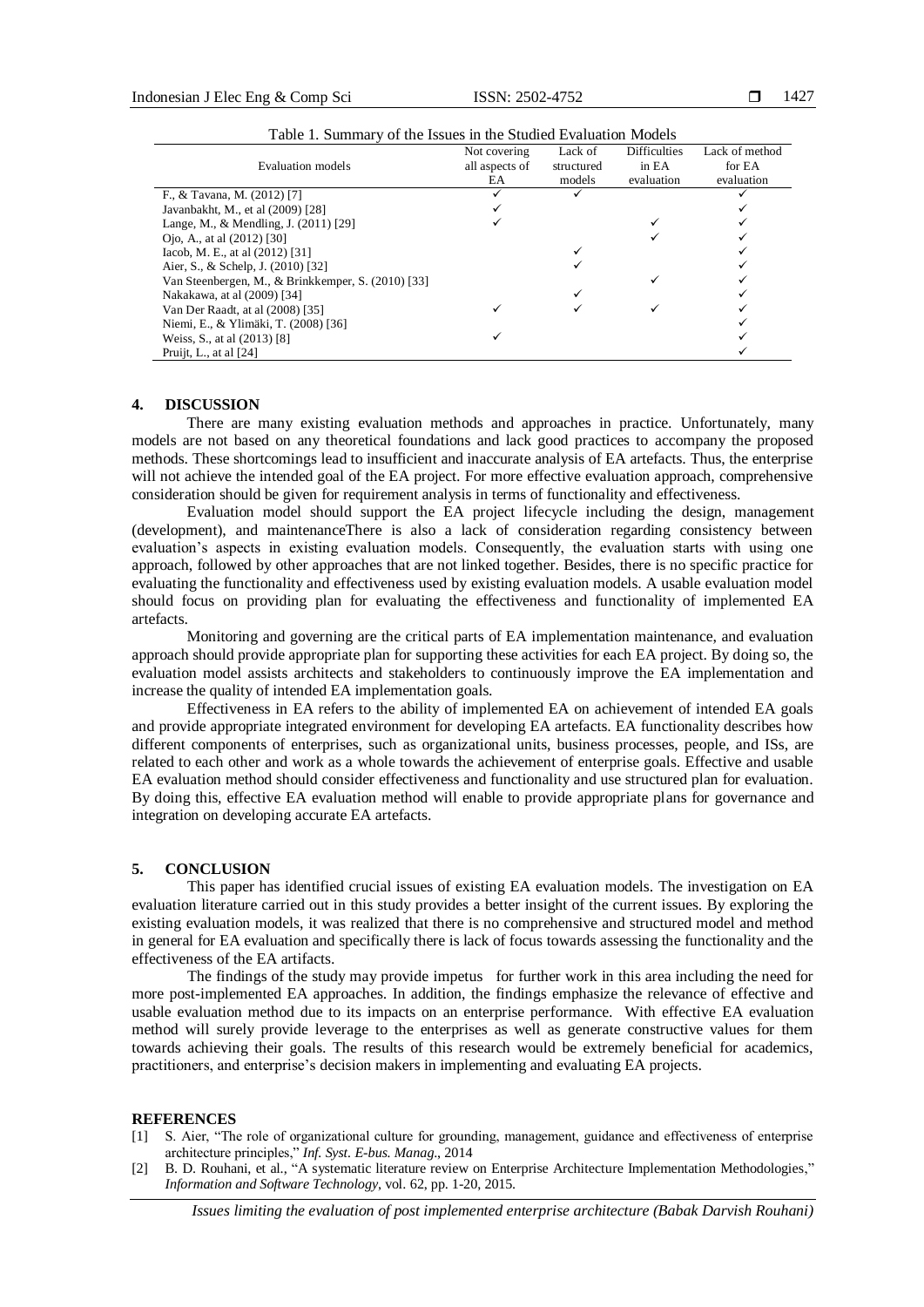- [3] G. Plataniotis, et al., "Capturing decision making strategies in enterprise architecture–A viewpoint," *Enterprise, Business-Process and Information Systems Modeling, Springer*, pp. 339-353, 2013.
- [4] E. Niemi and S. Pekkola, "Enterprise Architecture Quality Attributes: A Case Study," *46th Hawaii International Conference on System Sciences*, pp. 3878-3887, 2013.
- [5] S. A. Bernard, "An Introduction to Enterprise Architecture," Third Edition, AuthorHouse, 2012.
- [6] R. E. Giachetti, "A Flexible Approach to Realize an Enterprise Architecture," *Procedia Comput. Sci*., vol. 8, pp. 147-152, 2012.
- [7] F. Zandi and M. Tavana, "A fuzzy group multi-criteria enterprise architecture framework selection model," *Expert Syst. Appl*., 2012.
- [8] I. K. Raharjana, et al., "Information Technology Supplier Management in Hospitals," *Bulletin of Electrical Engineering and Informatics*, vol. 7, pp. 306-313, 2018.
- [9] S. K. Pandey, "A comparative study of risk assessment methodologies for information systems," *Bulletin of Electrical Engineering and Informatics*, vol. 1, pp. 111-122, 2012.
- [10] I M. Sukarsa, et al., "A New Framework for Information System Development on Instant Messaging for Low Cost Solution," vol. 16, pp. 2799-2808, 2018.
- [11] M. Osterlind, et al., "Enterprise architecture evaluation using utility theory," *Enterprise Distributed Object Computing Conference Workshops (EDOCW), 2013 17th IEEE International*, pp. 347-351, 2013.
- [12] H. Plessius, et al., "On the categorization and measurability of enterprise architecture benefits with the enterprise architecture value framework," *Trends in Enterprise Architecture Research and Practice-Driven Research on Enterprise Transformation. Springer Berlin Heidelberg*, pp. 79-92, 2012.
- [13] M. Karimi, et al., "A New Approach Based on Genetic Algorithm for Prioritizing Quality Scenarios in Enterprise Architecture Evaluation."
- [14] L. Pruijt, et al., "The EARScorecard–An Instrument to Assess the Effectiveness of the EA Realization Process," *Journal of Enterprise Architecture*, vol. 09, pp. 20-3, 2013.
- [15] P. Andersen and A. Carugati, "Enterprise Architecture Evaluation: A Systematic Literature Review," 2014.
- [16] N. Baliyan and S. Kumar, "Software Process and Quality Evaluation for Semantic Web Applications," *IETE Technical Review*, vol. 31, pp. 452-462, 2014.
- [17] J. Venable, et al., "A comprehensive framework for evaluation in design science research," *International Conference on Design Science Research in Information Systems*, Springer Berlin Heidelberg, pp. 423-438, 2012.
- [18] B. Kitchenham, "Guidelines for performing systematic literature reviews in software engineering," 2007.
- [19] B. Van der Raadt, et al., "The relation between EA effectiveness and stakeholder satisfaction," *Journal of Systems and Software*, vol. 83, pp. 1954-1969, 2010.
- [20] J. Lakhrouit and K. Baina, "State of the art of the maturity models to an evaluation of the enterprise architecture," *2013 3rd International Symposium ISKO-Maghreb*, pp. 1-8, 2013.
- [21] M. Wissotzki and H. Koc, "A Project Driven Approach for Enhanced Maturity Model Development for EAM Capability Evaluation," *2013 17th IEEE International Enterprise Distributed Object Computing Conference Workshops*, pp. 296-304, 2013.
- [22] J. Löhe and C. Legner, "Overcoming implementation challenges in enterprise architecture management: a design theory for architecture-driven IT Management (ADRIMA)," *Inf. Syst. E-bus. Manag*., vol. 12, pp. 101-137, 2013.
- [23] M. E. Iacob, et al., "From enterprise architecture to business models and back," *Software & Systems Modeling*, vol. 13, pp. 1059-1083, 2014.
- [24] L. Pruijt, et al., "The enterprise architecture realization scorecard: a result oriented assessment instrument," *Trends in Enterprise Architecture Research and Practice-Driven Research on Enterprise Transformation*, Springer Berlin Heidelberg, pp. 300-318, 2012.
- [25] M. Janssen and B. Klievink, "Can enterprise architectures reduce failure in development projects?" *Transforming Government: People, Process and Policy*, vol. 6, pp. 27-40, 2012.
- [26] C. Schmidt and P. Buxmann, "Outcomes and success factors of enterprise IT architecture management: empirical insight from the international financial services industry," *Eur. J. Inf. Syst.*, vol. 20, pp. 168-185, 2010.
- [27] F. Nikpay, et al., "Current Issues on Enterprise Architecture Implementation Evaluation," *World Academy of Science, Engineering and Technology, International Journal of Social, Behavioral, Educational, Economic, Business and Industrial Engineering*, vol. 9, pp. 112-115.
- [28] M. Javanbakht, et al., "A new method for enterprise architecture assessment and decision-making about improvement or redesign," *Computing in the Global Information Technology, 2009. ICCGI'09. Fourth International Multi-Conference on*, pp. 69-76, 2009.
- [29] M. Lange and J. Mendling, "An experts' perspective on enterprise architecture goals, framework adoption and benefit assessment," *IEEE 15th International Enterprise Distributed Object Computing Conference Workshops*, pp. 304-313, 2011.
- [30] A. Ojo, et al., "Improving Government Enterprise Architecture Practice--Maturity Factor Analysis," *System Science (HICSS), 2012 45th Hawaii International Conference on*, pp. 4260-4269, 2012.
- [31] M. E. Iacob, et al., "Capturing business strategy and value in enterprise architecture to support portfolio valuation," *Enterprise Distributed Object Computing Conference (EDOC), 2012 IEEE 16th International*, pp. 11-20, 2012.
- [32] S. Aier and J. Schelp, "A reassessment of enterprise architecture implementation," *Service-Oriented Computing. ICSOC/ServiceWave 2009 Workshops. Springer Berlin Heidelberg*, 2010.
- [33] M. van Steenbergen and S. Brinkkemper, "Modeling the contribution of enterprise architecture practice to the achievement of business goals," *Inf. Syst. Dev*., 2010.